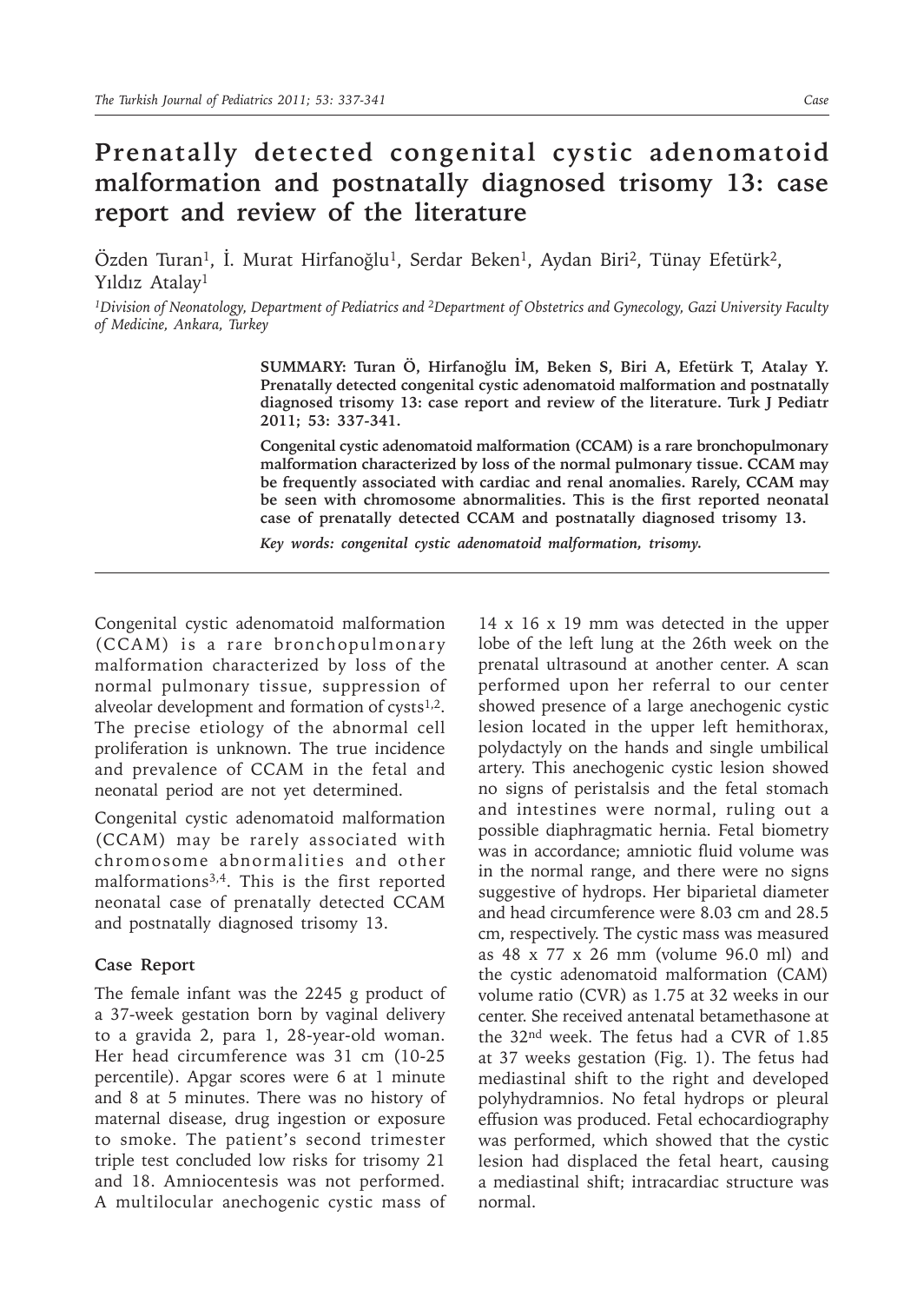

**Fig. 1.** Prenatal ultrasound scan of the lung mass.

On physical examination, she was noted to have microphthalmia, aniridia, hypotelorism, low-set ear, postaxial polydactyly on the hands, rocker bottom feet, and single umbilical artery (Figs. 2, 3). The neonate, who had tachypnea, nasal flaring, cyanosis, and retractions, was intubated. She was administered dopamine, as the filling period of the capillary was long and she suffered hypotension. Echocardiography revealed secundum atrial septal defect (ASD), tricuspid deficiency and increased pulmonary artery pressure. She was normal except for TORCHES serology, toxoplasmosis, cytomegalovirus, and rubella Ig G positivity.

On the first day of life, cranial ultrasound demonstrated a large left lateral ventricle occipital horn and mega cisterna magna. Abdominal ultrasound showed bilateral multiple cystic kidneys. Thorax tomography revealed parenchyma being ventilated on the upper lobe anterior segment of the left lung, paracardiac region and lingular inferior segment, while a large cystic lesion, with septae that filled the left hemithorax and included air-fluid levels, was observed. It was also seen that a part of the mediastinal structures, the upper lobe anterior sections of the left lung and heart were shifted to the right. Thorax tomography confirmed the diagnosis of a CCAM type I (Fig. 4). Perfusion scintigraphy showed hypoperfusion on the upper and central lobes of the right lung and lower lobe of the left lung. Follow-up examinations did not report development of pneumothorax. She died on the 7th day of life due to respiratory and cardiac failure. Autopsy was recommended but declined. Chromosome analysis showed a trisomy 13  $(47, XX, +13)$ .

## **Discussion**

Wider use of prenatal ultrasound has allowed detection of CCAMs at earlier stages and realization of diagnosis in increasing numbers. In addition, serial ultrasonography is required for the detection of increase in the size of the mass and the development of hydrops, as well as for monitoring the spontaneous regression. These lung lesions are usually diagnosed within 20 weeks of gestation, even as early as 12 weeks2,5. If there is no increase in the size of the mass during a three-week follow up, *in utero* intervention may not be necessary6.

The clinical course of antenatally detected CCAM is variable and related to the size of lesions. In the prenatal period, the cystic mass may spontaneously regress in size or clinical manifestations vary between hydrops fetalis to *in utero* death2,4. Large lesions can result in polyhydramnios, mediastinal shift, hydrops fetalis, and relative pulmonary hypoplasia in the contralateral lung  $2,4,5$ . During the perinatal period, CCAMs can cause early respiratory failure because of respiratory distress or air trapping within the cysts. In addition, some CCAMs remain asymptomatic until childhood age or bring about various complications such as recurrent lung infection, pneumothorax and malignant transformation<sup>2,7</sup>.

Crombleholme et al.8 demonstrated that the development of hydrops correlated with the volume of the CCAM. The CAM volume (length



Fig 2. Facial appearance with microphthalmia is seen.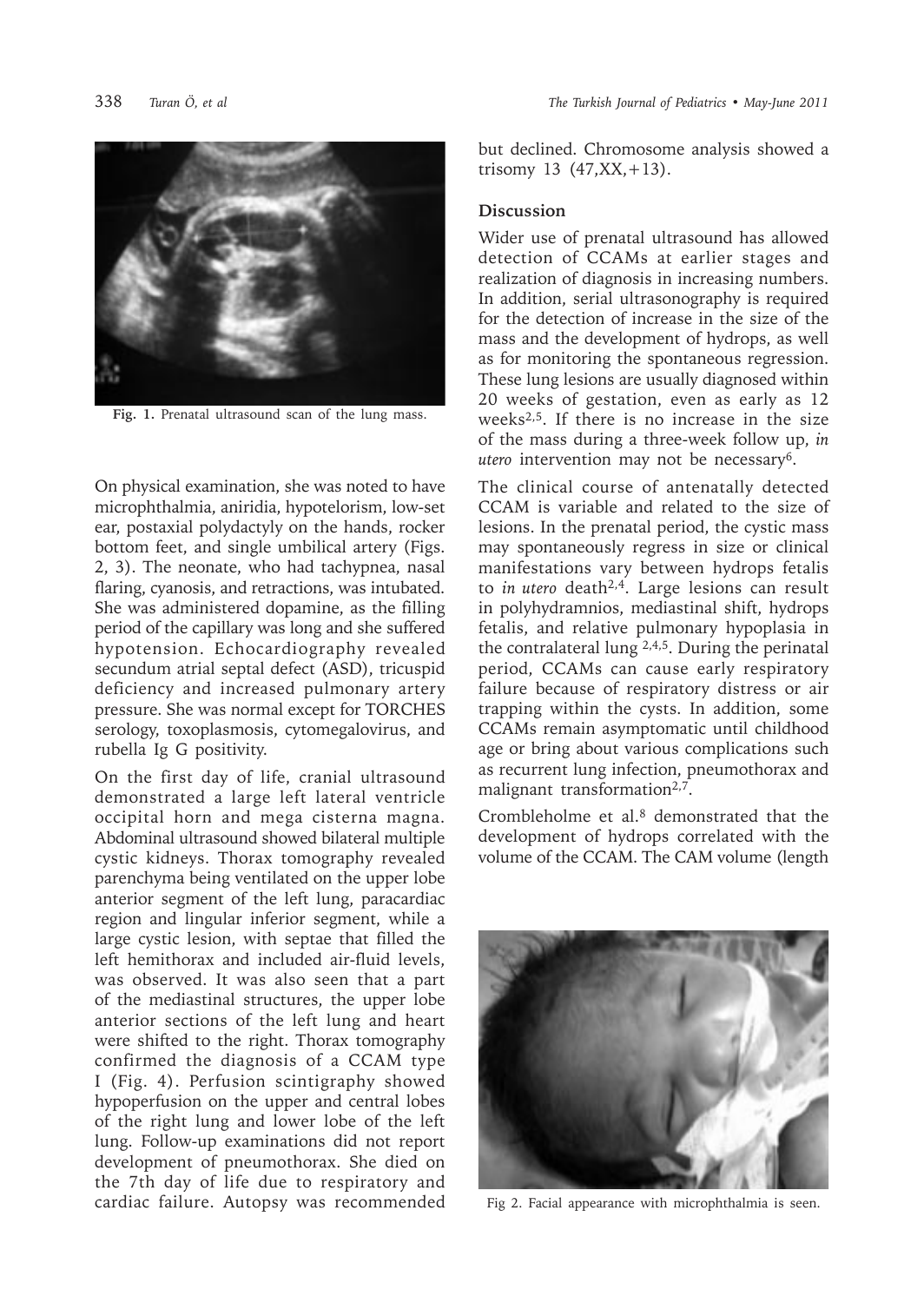

**Fig 3.** Postaxial polydactyly on the hand is seen.

x width x height x 0.52) was divided by the head circumference to yield the CVR. Fetuses with a CVR of 1.6 or higher were at very high risk for hydrops<sup>8</sup>. Our patient's CVR was higher than 1.6 but no hydrops developed.

Cardiac defects (tetralogy of Fallot, transposition of the great vessels) and renal abnormalities (renal agenesis) are frequently associated with CCAM1,2,9. Less frequently, it may accompany gastrointestinal tract (agenesis of the gallbladder, imperforate anus), central nervous system (CNS) (hydrocephalus, arrhinencephaly) and multiple structural anomalies (cleft palate, clubfeet) 3,10.

Trisomy 13 is an autosomal trisomy caused by the presence of an extra copy of chromosome 13. Anomalies associated with this syndrome are cleft lip, often midline, ocular hypotelorism, low-set malformed ears, small abnormal skull, cerebral malformation, microphthalmia, cardiac malformations, hypoplastic or absent ribs, omphalocele, and polydactyly. Pulmonary malformations in trisomy 13 cases are described as very rare, such as pleural effusion, diaphragmatic hernia and CCAM3,11,12. As chromosome anomalies rarely underlie fetal pulmonary lesions, routine fetal karyotyping for isolated pulmonary lesions is not recommended. To date, less than 15 fetal and neonatal cases with chromosomal anomalies have been published in the literature. Nine cases with trisomy detected in combination with CCAM were reported<sup>1,3,4,9,13-16</sup>. Table I shows the demographic features of these cases. Only one



**Fig. 4.** Postnatal computed tomography scan showing congenital cystic adenomatoid malformation of the lung.

of them was trisomy 13, and this case is a fetus concluded in termination of the pregnancy. Heling et al.3 reported that the incidence of chromosomal anomaly in CCAM patients is  $1.2\%$ , while Pressey et al.<sup>13</sup> reported this incidence to be 1.6%. Our case was the first CCAM neonatal case with trisomy 13.

The prognosis in intrauterine diagnosis is variable. If hydrops develops in the fetus before the 32nd week, the neonatal prognosis would be expected to be poor. In our case, there was no bilateral disease or hydrops fetalis, which are known as having a worse outcome4,17. Early detection of lesion, mediastinal shift and polyhydramnios are not poor prognostic factors.

Consequently, CCAM may cause fetal or neonatal death, in combination with fetal hydrops, prematurity, and other system and chromosome anomalies. Interestingly, most prenatally diagnosed CCAMs have a better prognosis. Diagnosis in the early days of the prenatal period offers the chance of treatment and makes it easier to make postnatal diagnosis and treatment. With the detection of chromosome anomaly, *in utero* treatment may not be necessary. Although the incidence of karyotypic abnormalities in CCAM is low, clinicians should consider the possibility of chromosomal abnormalities when additional anomalies are revealed by detailed prenatal ultrasonography.